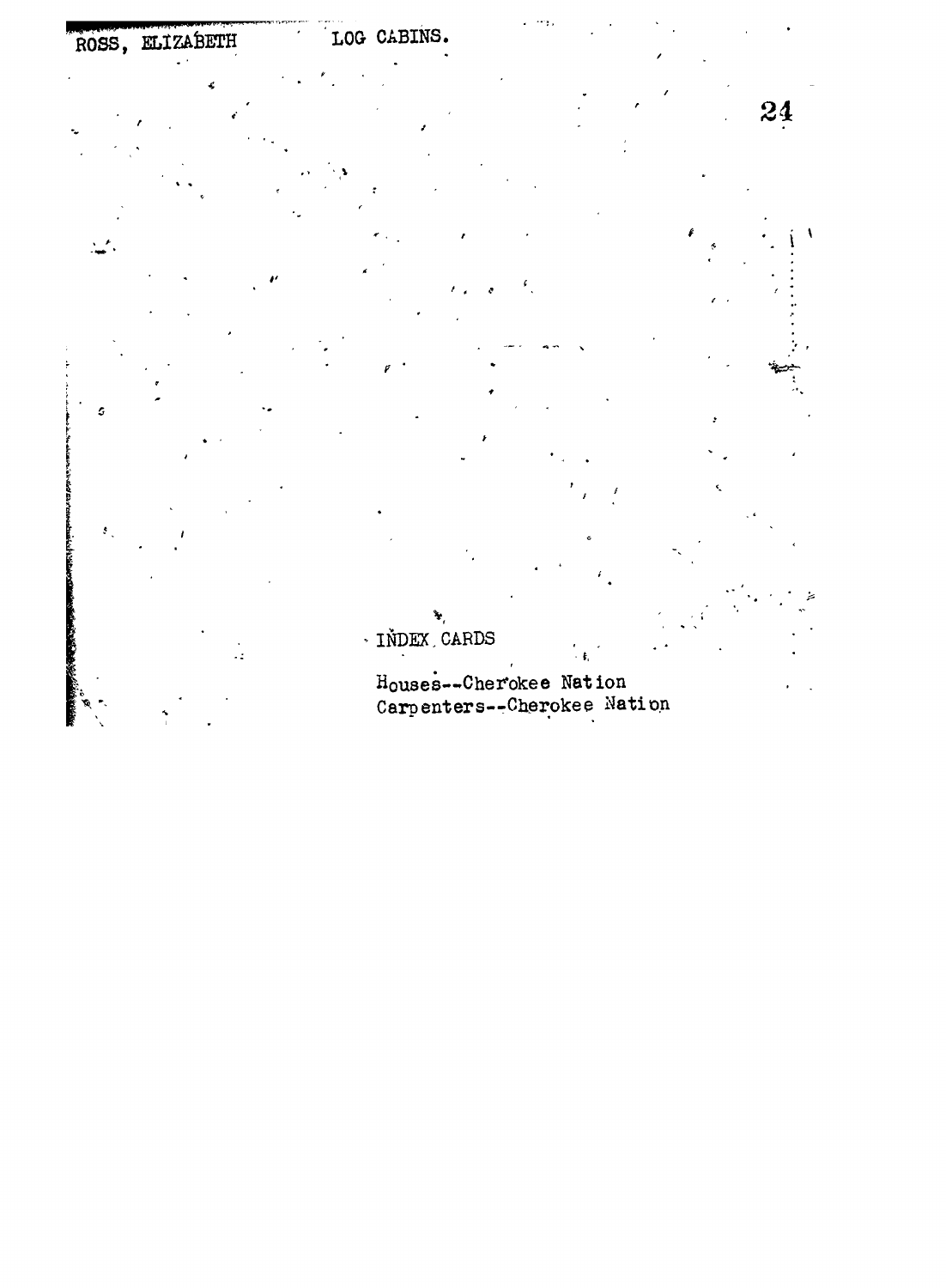Elizabeth Ross No. **4251-4590**  $S - 149$ Indian-Pioneer nistory  $.8y 25, 1937.$ 

ROSS. ELIZABETH.

LOG CABINS.

25

hese nave long been carpentars of considerable ability among the full-blood Cherokees. Some very substantial houses were built by Indian mechanics even in the early days of the Cherokee Nation in Indian ferritory.

 $\sim 100$  Jas $\Gamma$  37

the more substuntial houses wer built of lare logs of the unitedag or the yellow pine. These logs were ' hew, down to dime sions required and so well fitted that in some instances no interstices were left between the logs, in consequence of baich no 'chinking" was required.

pon complation of the houses they were covered rith mitseak boards mich had been rived by hand from sections of the during timber. Chimneys of stone were . then erected and the result who i hous which was cool in the sumber time and comfortable in winter. Some of the couses is a large, some two-storied, and no repairs were required throughout many years.

there were many shall houses, some of only